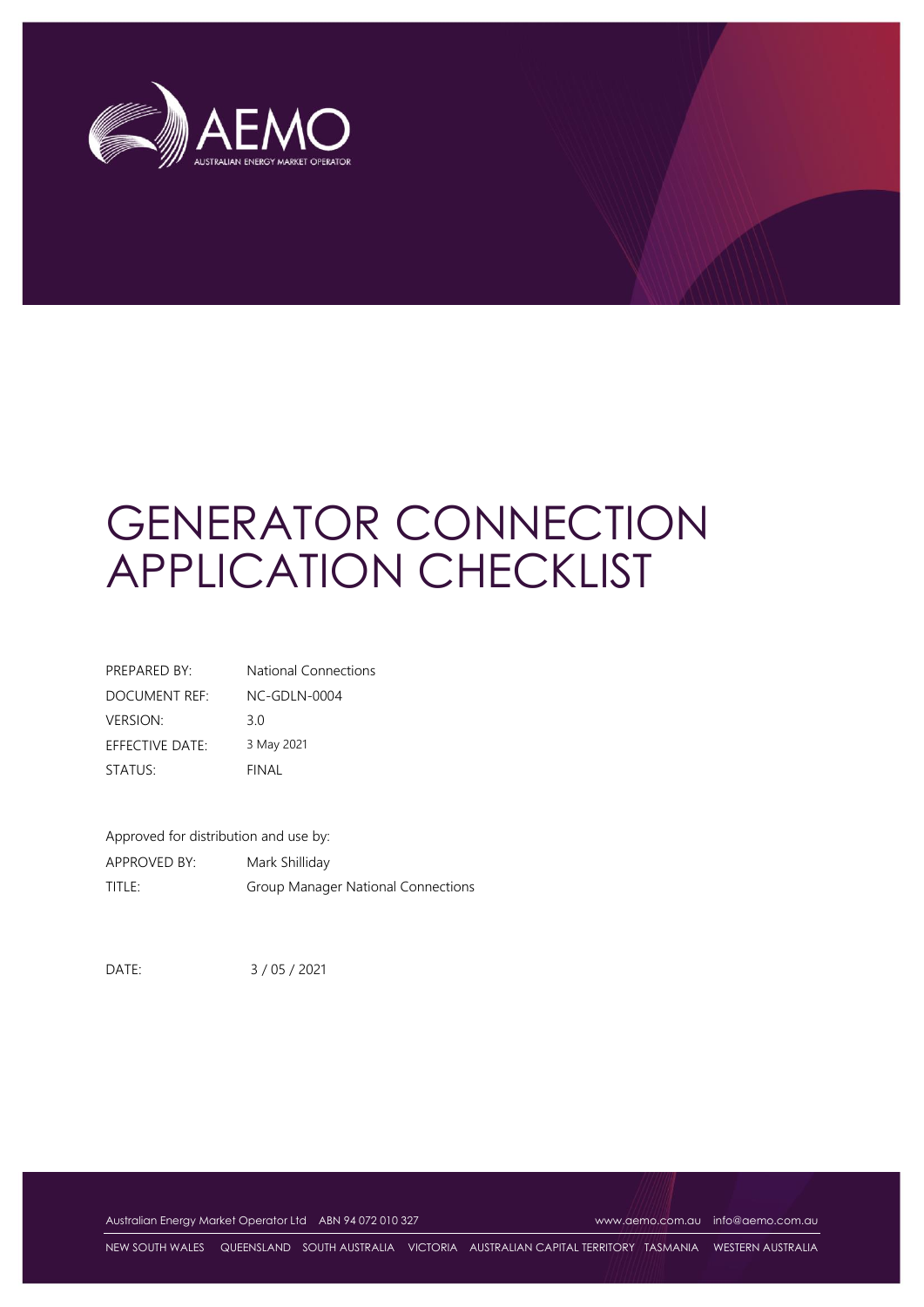

#### **PURPOSE**

This document has been prepared by AEMO to provide guidance to Network Service Providers and Connection Applicants and Generators about the minimum information and documents to be submitted with a connection application or proposal to alter generating plant (as applicable), to enable AEMO to undertake its assessment of those under Chapter 5 of the National Electricity Rules.

#### **DISCLAIMER**

This document may be subsequently updated or amended.

This document does not constitute legal or business advice, and should not be relied on as a substitute for obtaining detailed advice about the National Electricity Law, the National Electricity Rules, or any other applicable laws, procedures or policies. AEMO has made every effort to ensure the quality of the information in this document but cannot guarantee its accuracy or completeness.

Accordingly, to the maximum extent permitted by law, AEMO and its officers, employees and consultants involved in the preparation of this document:

- make no representation or warranty, express or implied, as to the currency, accuracy, reliability or completeness of the information in this document; and
- are not liable (whether by reason of negligence or otherwise) for any statements or representations in this document, or any omissions from it, or for any use or reliance on the information in it.

© 2021 Australian Energy Market Operator Limited. The material in this publication may be used in accordance with the [copyright permissions on AEMO](http://aemo.com.au/Privacy_and_Legal_Notices/Copyright_Permissions_Notice)'s website.

#### **VERSION RELEASE HISTORY**

| Version | <b>Effective Date</b> | Summary of Changes                                         |
|---------|-----------------------|------------------------------------------------------------|
| 1.0     | 27 July 2019          | First Issue                                                |
| 2.0     | 18 December 2020      | Various updates                                            |
| 3.0     | 3 May 2021            | Updated document links and model benchmarking requirements |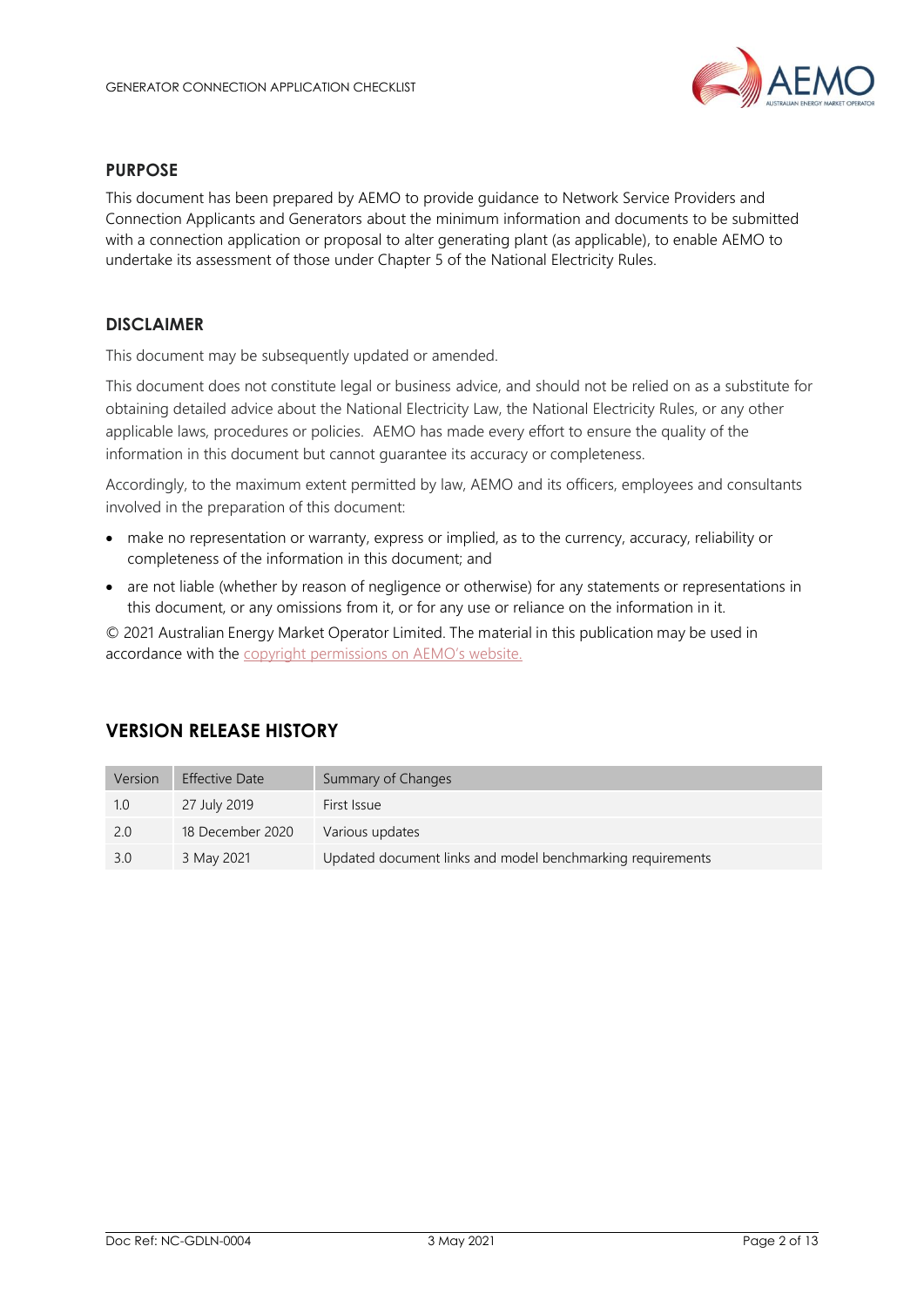

#### CONTENTS

| 1.   | <b>INTRODUCTION</b> |                                           | 4              |
|------|---------------------|-------------------------------------------|----------------|
| 1.1. |                     | Purpose and scope                         | 4              |
| 1.2. |                     | Definitions and interpretation            | 4              |
| 1.3. |                     | Related documents                         | 5              |
| 2.   |                     | USING THIS DOCUMENT                       | 5              |
| 3.   |                     | THE CHECKLISTS                            | 6              |
| 3.1. |                     | <b>Documentation Completeness</b>         | 6              |
| 3.2. |                     | Information Consistency and Quality Check | 6              |
| 3.3. |                     | Initial Model Check                       | 6              |
| 3.4. |                     | PSCAD Study Guidance                      | 6              |
| 4.   |                     | CONFIDENTIALITY                           | 6              |
| 5.   |                     | ADDITIONAL INFORMATION REQUESTS           | 6              |
| 6.   | TRANSMITTAL         |                                           | 6              |
|      | APPENDIX A.         | DOCUMENTATION COMPLETENESS CHECKLIST      | $\overline{7}$ |
|      | APPENDIX B.         | INFORMATION CONSISTENCY AND QUALITY CHECK | 10             |
|      | APPENDIX C.         | <b>INITIAL MODEL CHECK</b>                | 11             |
|      | APPENDIX D.         | PSCAD STUDY GUIDANCE CHECKLIST            | 12             |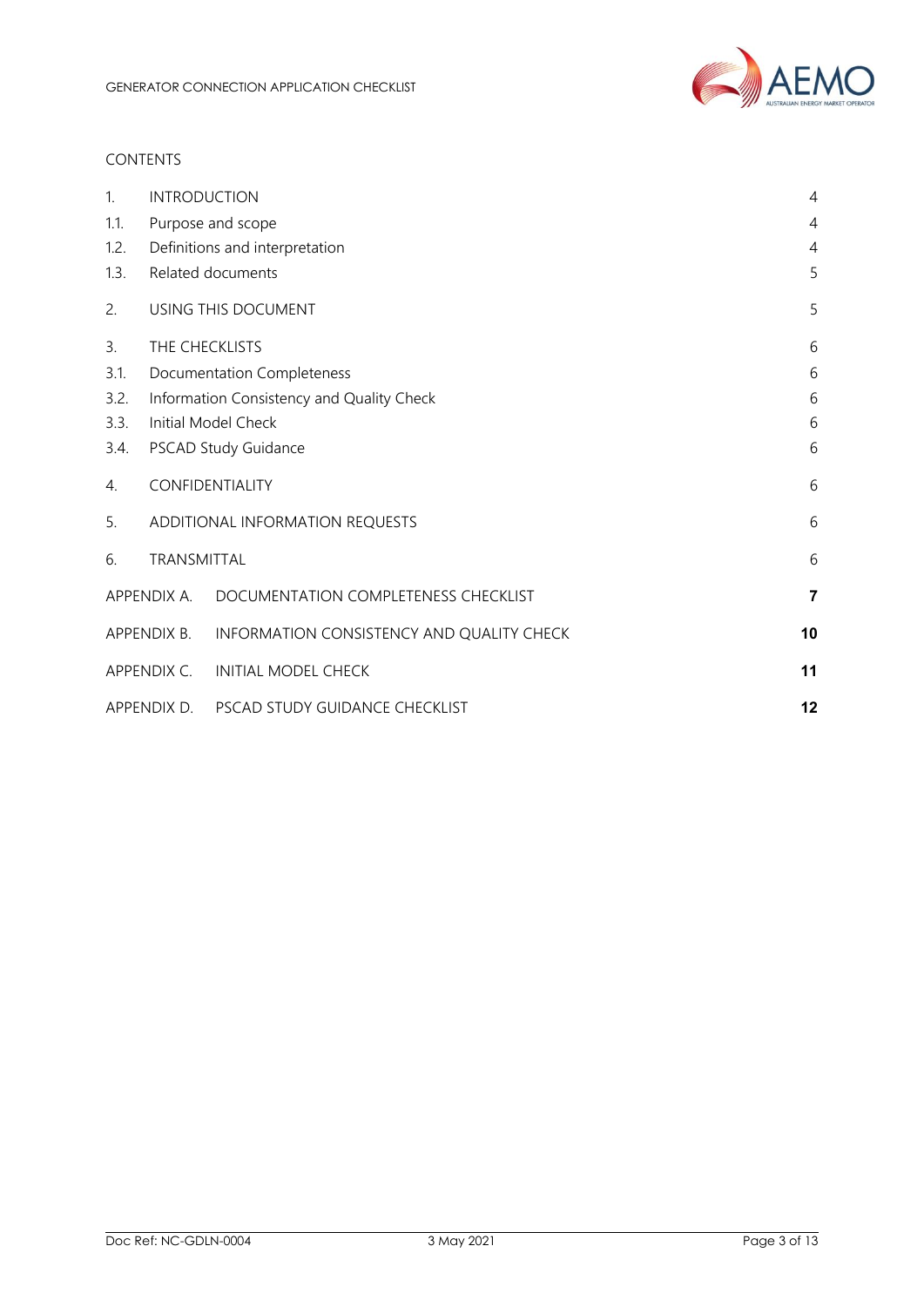

## <span id="page-3-0"></span>**1. INTRODUCTION**

#### <span id="page-3-1"></span>**1.1. Purpose and scope**

This document contains a number of checklists designed to assist *Connection Applicants* in ensuring that an *application to connect* under clause 5.3.4 of the National Electricity Rules (NER), and *Generators* proposing to alteration of *generating plant*, under clause 5.3.9 of the NER (Applicants) contains all relevant and necessary information to enable AEMO to complete its assessment for the purposes of assessing the application or alteration, as applicable.

The NER and the National Electricity Law (NEL) prevail over this document to the extent of any inconsistency.

#### <span id="page-3-2"></span>**1.2. Definitions and interpretation**

#### **1.2.1. Glossary**

Terms defined in the NEL and the NER have the same meanings in this document unless otherwise specified.

Terms defined in the NER are intended to be identified in this document by italicising them, but failure to italicise a defined term does not affect their meaning.

The words, phrases and abbreviations in the table below have the meanings set out opposite them when used in these Procedures.

| Term          | Definition                                                                                                                                                                                                                      |
|---------------|---------------------------------------------------------------------------------------------------------------------------------------------------------------------------------------------------------------------------------|
| Applicant     | Either a Connection Applicant submitting an application to connect a<br>proposed generating system under clause 5.3.4 of the NER, or a Generator<br>seeking to alter its <i>generating plant</i> under clause 5.3.9 of the NER. |
| Application   | An application to connect a proposed generating system under clause 5.3.4<br>of the NER, or a Generator seeking to alter its generating plant under clause<br>5.3.9 of the NER.                                                 |
| <b>AVR</b>    | Automatic voltage regulator.                                                                                                                                                                                                    |
| <b>FRT</b>    | Fault ride-through.                                                                                                                                                                                                             |
| <b>GPS</b>    | Performance standards applicable to a generating system.                                                                                                                                                                        |
| <b>HVRT</b>   | High voltage ride-through.                                                                                                                                                                                                      |
| <b>LVRT</b>   | Low voltage ride-through.                                                                                                                                                                                                       |
| <b>NEL</b>    | National Electricity Law                                                                                                                                                                                                        |
| <b>NER</b>    | National Electricity Rules                                                                                                                                                                                                      |
| <b>NSP</b>    | Network Service Provider. Used in this document to denote the connecting<br>Network Service Provider.                                                                                                                           |
| <b>OPDMS</b>  | Operations and Planning Data Management System                                                                                                                                                                                  |
| PIA           | Preliminary impact assessment carried out under the System Strength<br>Impact Assessment Guidelines.                                                                                                                            |
| PSCAD™/EMTDC™ | Power Systems Computer Aided Design / Electromagnetic Transient with<br>Direct Current.                                                                                                                                         |
| PLL           | Phase locked loop.                                                                                                                                                                                                              |
| <b>PSS®E</b>  | Power System Simulator for Engineering.                                                                                                                                                                                         |
| <b>PPC</b>    | Power plant controllers.                                                                                                                                                                                                        |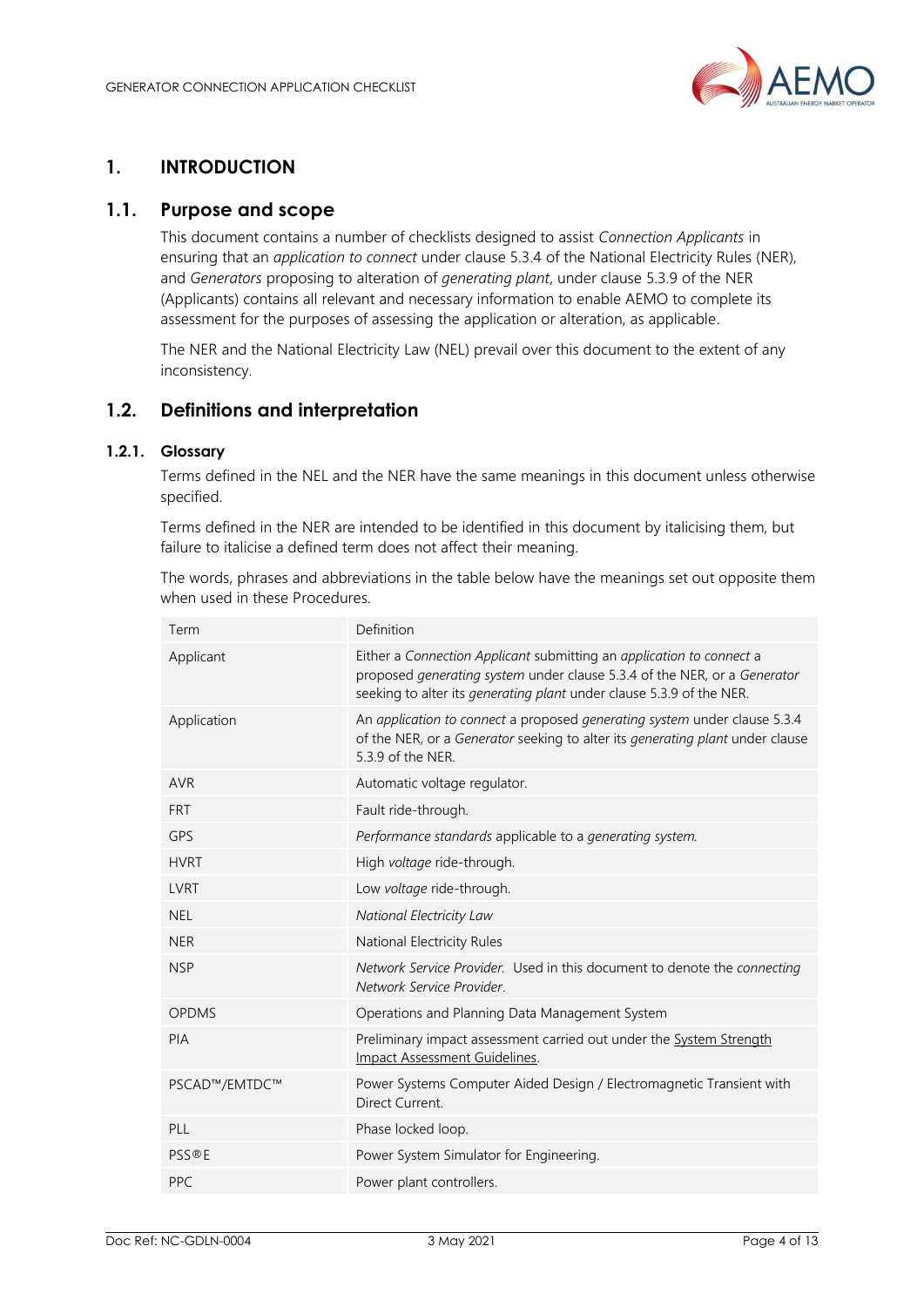

| <b>PSS</b>  | Power system stabiliser.                                    |
|-------------|-------------------------------------------------------------|
| <b>RUG</b>  | releasable user quide.                                      |
| <b>SCR</b>  | Short circuit ratio.                                        |
| <b>SLD</b>  | Single line diagram.                                        |
| <b>SMIB</b> | Single machine and infinite bus (simplified network model). |
| X/R ratio   | The ratio of the system reactance to the system resistance. |

#### **1.2.2. Interpretation**

This document is subject to the principles of interpretation set out in Schedule 2 of the National Electricity Law.

#### <span id="page-4-0"></span>**1.3. Related documents**

This document does not supersede or replace any other documents published by AEMO in accordance with the NER that relate its subject matter. The table below lists these and other related documents that Applicants should be familiar with when submitting their Applications.

| <b>Title</b>                                                                | Location                                                                                                                                                                                                |
|-----------------------------------------------------------------------------|---------------------------------------------------------------------------------------------------------------------------------------------------------------------------------------------------------|
| <b>Access Standard Assessment</b><br>Guidelines                             | https://www.aemo.com.au/-<br>/media/Files/Electricity/NEM/Network Connections/Access-<br>Standard-Assessment-Guide-20190131.pdf                                                                         |
| Dynamic Model Acceptance Test<br>Guideline                                  | https://www.aemo.com.au/-<br>/media/files/electricity/nem/network_connections/model-<br>acceptance-test-guideline-feb-2021.pdf                                                                          |
| <b>GPS Template</b>                                                         | https://www.aemo.com.au/Electricity/National-Electricity-Market-<br>NEM/Network-connections/Transmission-and-distribution-in-the-<br>NEM--process-overview/Stage-3---Application                        |
| Guideline for Preparation of a<br>Releasable User Guide and RUG<br>Template | https://www.aemo.com.au/-<br>/media/Files/Electricity/NEM/Network Connections/Transmission-<br>and-Distribution/Guideline-and-Template-for-preparation-of-a-<br>Releasable-User-Guide.pdf               |
| Power System Design and Setting<br>Data Sheets                              | https://www.aemo.com.au/-<br>/media/files/electricity/nem/security and reliability/system-<br>security-market-frameworks-<br>review/2018/power system design and setting data sheets publis<br>hed.xlsx |
| Power System Model Guidelines                                               | https://aemo.com.au/-<br>/media/Files/Electricity/NEM/Security and Reliability/System-<br>Security-Market-Frameworks-<br>Review/2018/Power Systems Model Guidelines PUBLISHED.pdf                       |
| System Strength Impact<br><b>Assessment Guidelines</b>                      | https://aemo.com.au/-<br>/media/Files/Electricity/NEM/Security and Reliability/System-<br>Security-Market-Frameworks-<br>Review/2018/System Strength Impact Assessment Guidelines PUB<br>LISHED.pdf     |

### <span id="page-4-1"></span>**2. USING THIS DOCUMENT**

Each Appendix contains a checklist for the use of Applicants when submitting an *application to connect*, or proposing an alteration to *generating plant*, as applicable.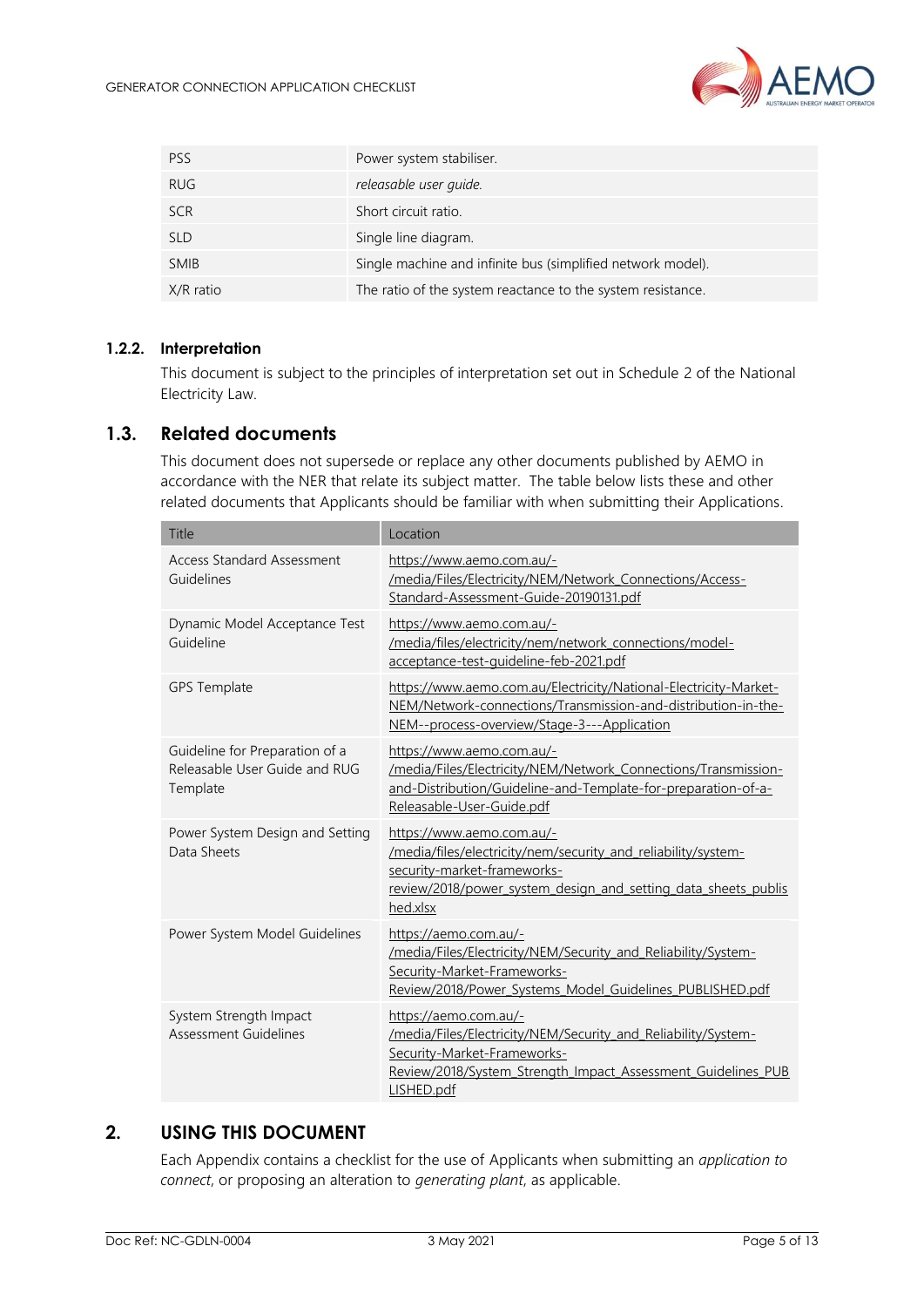

The purpose of the checklists is to ensure that all necessary and relevant information and data is submitted to AEMO and the NSP to facilitate the timely assessment of the application or proposal.

#### <span id="page-5-0"></span>**3. THE CHECKLISTS**

Applicants must complete all relevant checklists and submit them at the appropriate time during the submission or assessment of an Application.

The listed documents and other information to be submitted is the minimum that must be submitted. Where an Applicant considers that more information would assist in the assessment of their Application, they should provide it.

Applicants should copy each Appendix they wish to complete into a new document, complete it and submit it with their Application.

#### <span id="page-5-1"></span>**3.1. Documentation Completeness**

This checklist is in Appendix A and is designed to ensure that an Application is complete.

#### <span id="page-5-2"></span>**3.2. Information Consistency and Quality Check**

It is incumbent on the Applicant to ensure that high quality information and documents are submitted and that the results and conclusions included with reports are appropriate. This checklist is included in Appendix B and is designed to assist Applicants in determining whether these quality standards are met.

#### <span id="page-5-3"></span>**3.3. Initial Model Check**

This checklist is included in Appendix C to assist Applicants in determining whether the models they submit with their Application are appropriate for the use of the NSP and AEMO in assessing their Application.

#### <span id="page-5-4"></span>**3.4. PSCAD Study Guidance**

This checklist is included in Appendix D and is designed to assist Applicants to ensure the completeness of their PSCAD™/EMTDC™ studies and other documents submitted to AEMO.

#### <span id="page-5-5"></span>**4. CONFIDENTIALITY**

AEMO will manage the model, data and information provided by Applicants for AEMO to assess their Application in accordance with the confidentiality requirements in clauses 5.3.8, 3.13.3 and 4.6.6 of the NER.

#### <span id="page-5-6"></span>**5. ADDITIONAL INFORMATION REQUESTS**

Either AEMO, or the NSP, may request further or additional information at any time during the assessment of an *application to connect* or request to alter *generating plant*, and the Applicant is required to respond within the time specified by the request.

#### <span id="page-5-7"></span>**6. TRANSMITTAL**

Applicants must accompany any models, data or other information submitted to AEMO with a transmittal describing the model, data or other information submitted and include a date, model number or version number, as applicable.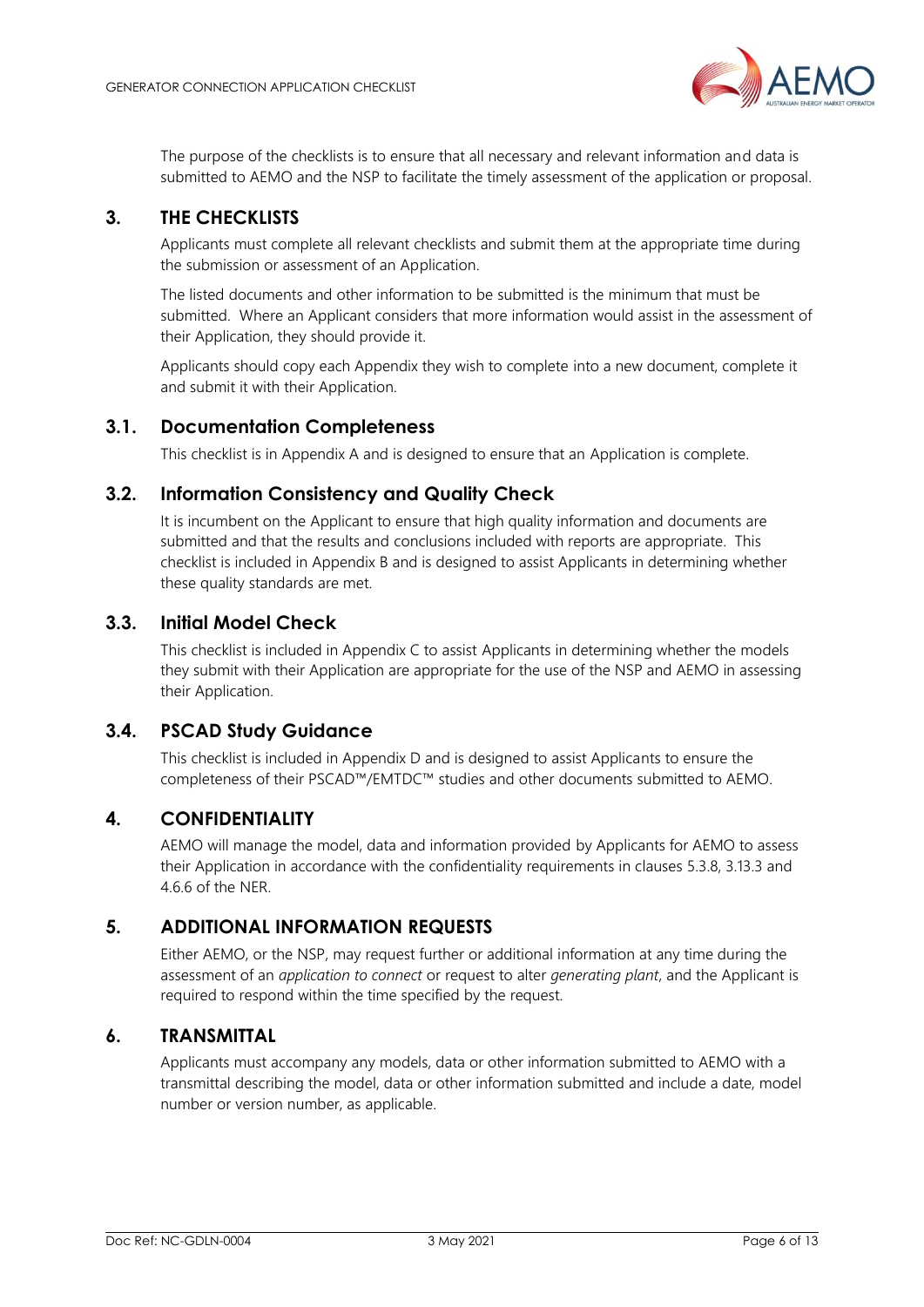

## <span id="page-6-0"></span>**APPENDIX A. DOCUMENTATION COMPLETENESS CHECKLIST**

| Requirement                                                                                                                                                                                                                                                                                                                                                                                                                  | Provided by | Comment / file name / reference<br>[Applicant to complete] |
|------------------------------------------------------------------------------------------------------------------------------------------------------------------------------------------------------------------------------------------------------------------------------------------------------------------------------------------------------------------------------------------------------------------------------|-------------|------------------------------------------------------------|
| Proposed GPS in AEMO's GPS Template.                                                                                                                                                                                                                                                                                                                                                                                         | Applicant   |                                                            |
| Connection studies report(s) detailing and demonstrating how<br>the Applicant intends to meet each proposed GPS in<br>accordance with the Access Standard Assessment Guidelines.                                                                                                                                                                                                                                             | Applicant   |                                                            |
| Preliminary impact assessment (PIA) has been completed and<br>results provided to AEMO by the NSP.                                                                                                                                                                                                                                                                                                                           | <b>NSP</b>  |                                                            |
| Where the results of the NSP's preliminary impact assessment<br>under the System Strength Impact Assessment Guidelines<br>indicate that the proposed plant is likely to have an adverse<br>system strength impact, full impact assessment.                                                                                                                                                                                   |             |                                                            |
| For asynchronous plant, confirmation from the plant<br>manufacturer of the minimum SCR and X/R ratio at which:                                                                                                                                                                                                                                                                                                               | Applicant   |                                                            |
| • it can operate satisfactorily (at the connection point and at<br>generating unit terminals); and<br>• PSS®E and PSCAD™/EMTDC™ models have been validated.                                                                                                                                                                                                                                                                  |             |                                                            |
| Evidence demonstrating ability to operate at the nominated<br>SCR and X/R ratio, such as factory acceptance test reports.                                                                                                                                                                                                                                                                                                    |             |                                                            |
| Complete set of site-specific PSS®E software simulation<br>models (in .DLL and .obj/.lib in V34.5 format) representing the<br>generating system that meet the requirements specified on<br>AEMO's Modelling Requirements webpage, especially the<br>Power System Model Guidelines.                                                                                                                                           | Applicant   |                                                            |
| For synchronous generating systems, governor, excitation<br>system, power system stabiliser, limiters and protection models<br>will be required. The following excitation system design<br>reports will be required:                                                                                                                                                                                                         |             |                                                            |
| • Automatic voltage regulator (AVR).<br>• Excitation limiters.<br>• Power system stabiliser (PSS).                                                                                                                                                                                                                                                                                                                           |             |                                                            |
| For asynchronous generating systems power plant controllers<br>(PPC) must be modelled as a controller.                                                                                                                                                                                                                                                                                                                       |             |                                                            |
| PSS®E model files must include .sav, .raw, .dyr files and<br>sequence component data and connection numbers for<br>transformer vector group orientation. Generating system<br>impedance data must be consistent with the Power System<br>Design and Setting Data Sheets and clause S5.2.8 of the NER,<br>and facilitate calculation of short circuit currents (e.g. using<br>'IEC' method as defined in the PSS®E software). |             |                                                            |
| PSS®E and PSCAD™/EMTDC™ Model Acceptance Test Report<br>complies with the Dynamic Model Acceptance Guideline. The<br>report should also include benchmarking and a completed<br>checklist from Appendix A1 of the Dynamic Modal Acceptance<br>Guideline.                                                                                                                                                                     | Applicant   |                                                            |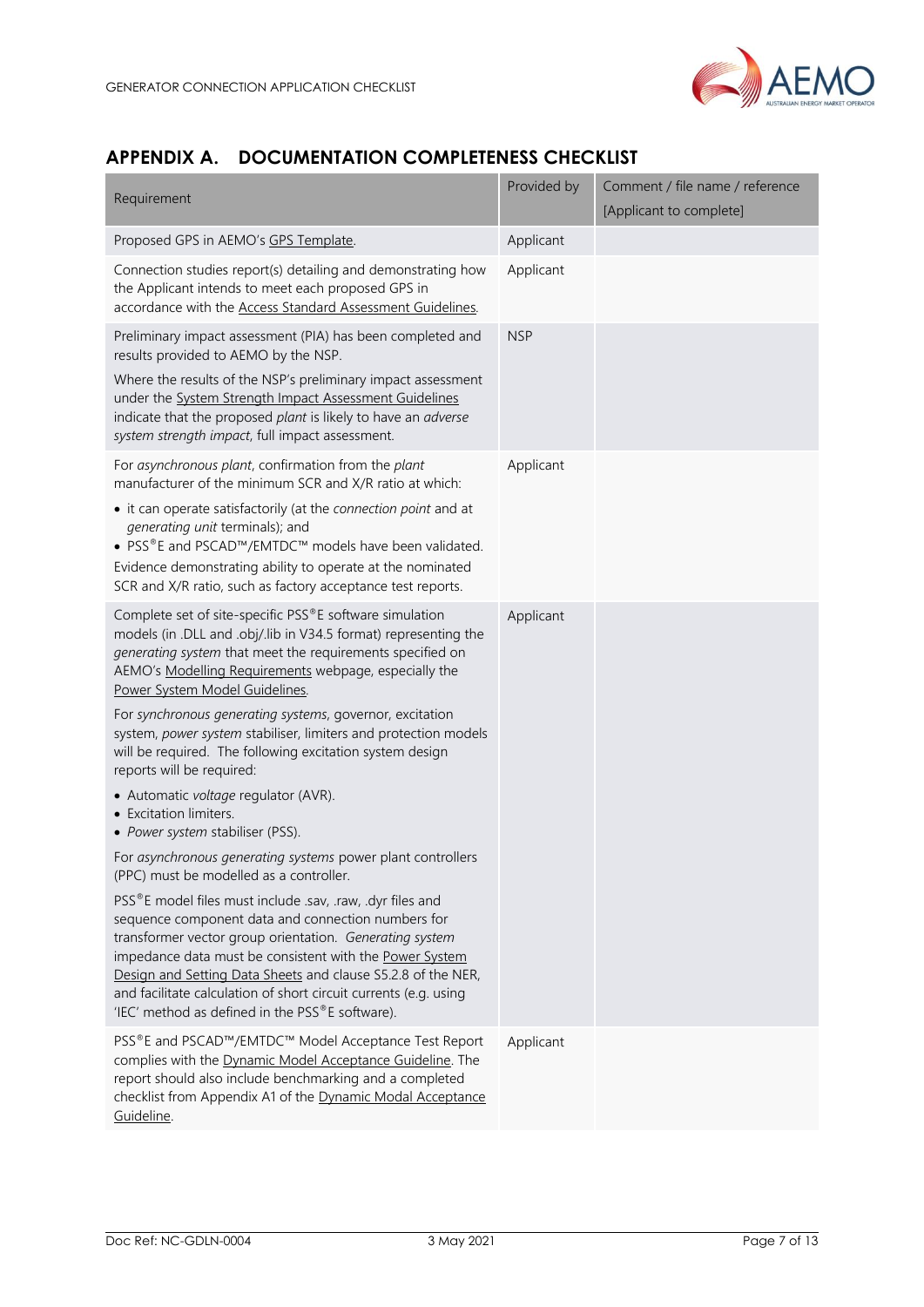

| PSS®E RUG, incorporating details on how to use all site-<br>specific PSS®E simulation models, including load flow setup of<br>the generating system, generating system voltage control<br>scheme details, model control modes, dynamic setup with<br>details of the model's integer constants (ICONs), constants<br>(CONs), STATEs and variables (VARs).                                                                                                                                                                                                                                                 | Applicant |  |
|----------------------------------------------------------------------------------------------------------------------------------------------------------------------------------------------------------------------------------------------------------------------------------------------------------------------------------------------------------------------------------------------------------------------------------------------------------------------------------------------------------------------------------------------------------------------------------------------------------|-----------|--|
| RUG complies with the Guideline for Preparation of a<br>Releasable User Guide and RUG Template and Power System<br>Model Guidelines.                                                                                                                                                                                                                                                                                                                                                                                                                                                                     |           |  |
| A complete set of site-specific PSCAD™/EMTDC™ software<br>simulation models including user guides representing the<br>generating system that meet the requirements specified on<br>AEMO's Modelling Requirements webpage, especially the<br>Power System Model Guidelines.<br>PSCAD™/EMTDC™ RUG complies with the Guideline for                                                                                                                                                                                                                                                                          | Applicant |  |
| Preparation of a Releasable User Guide and RUG Template.<br>PSCAD™/EMTDC™ model settings files and PSS®E to<br>PSCAD™/EMTDC™ mapping MS Excel spreadsheet provided,<br>including, all parameters related to fault ride-through (FRT),<br>high voltage ride-through (HVRT), protection settings, fault<br>recovery, active and reactive current (including limitations for<br>balanced and unbalanced faults, converter gains and phase<br>locked loop (PLL) settings).                                                                                                                                   |           |  |
| PSS®E to PSCAD™/EMTDC™ generating system model<br>benchmarking report based on a Single Machine Infinite Bus<br>(SMIB) case setup taking into consideration the lowest SCR<br>condition at the connection point in accordance with the<br>Dynamic Model Acceptance Guideline or minimum SCR level<br>nominated by the NSP.<br>PSCAD™/EMTDC™ responses overlaid against each other to<br>demonstrate the accuracy requirements in the Power System<br>Model Guidelines.<br>Signals taken into consideration for model accuracy overlays<br>are active power, voltage and reactive power at the connection | Applicant |  |
| point of the generating system.                                                                                                                                                                                                                                                                                                                                                                                                                                                                                                                                                                          |           |  |
| Voltage control strategy document (and explanation of how<br>the generating system complies with clauses S5.2.5.13 and<br>S5.2.5.1 of the NER, primary, secondary and tertiary control<br>and equipment responses (switching logic where used)<br>including examples for achieving Max and Min power factor<br>ranges).                                                                                                                                                                                                                                                                                  | Applicant |  |
| If harmonic filters/capacitor banks can be switched on/off<br>remotely, the process by which AEMO can switch the<br>equipment needs to be included in the voltage control<br>strategy document.                                                                                                                                                                                                                                                                                                                                                                                                          |           |  |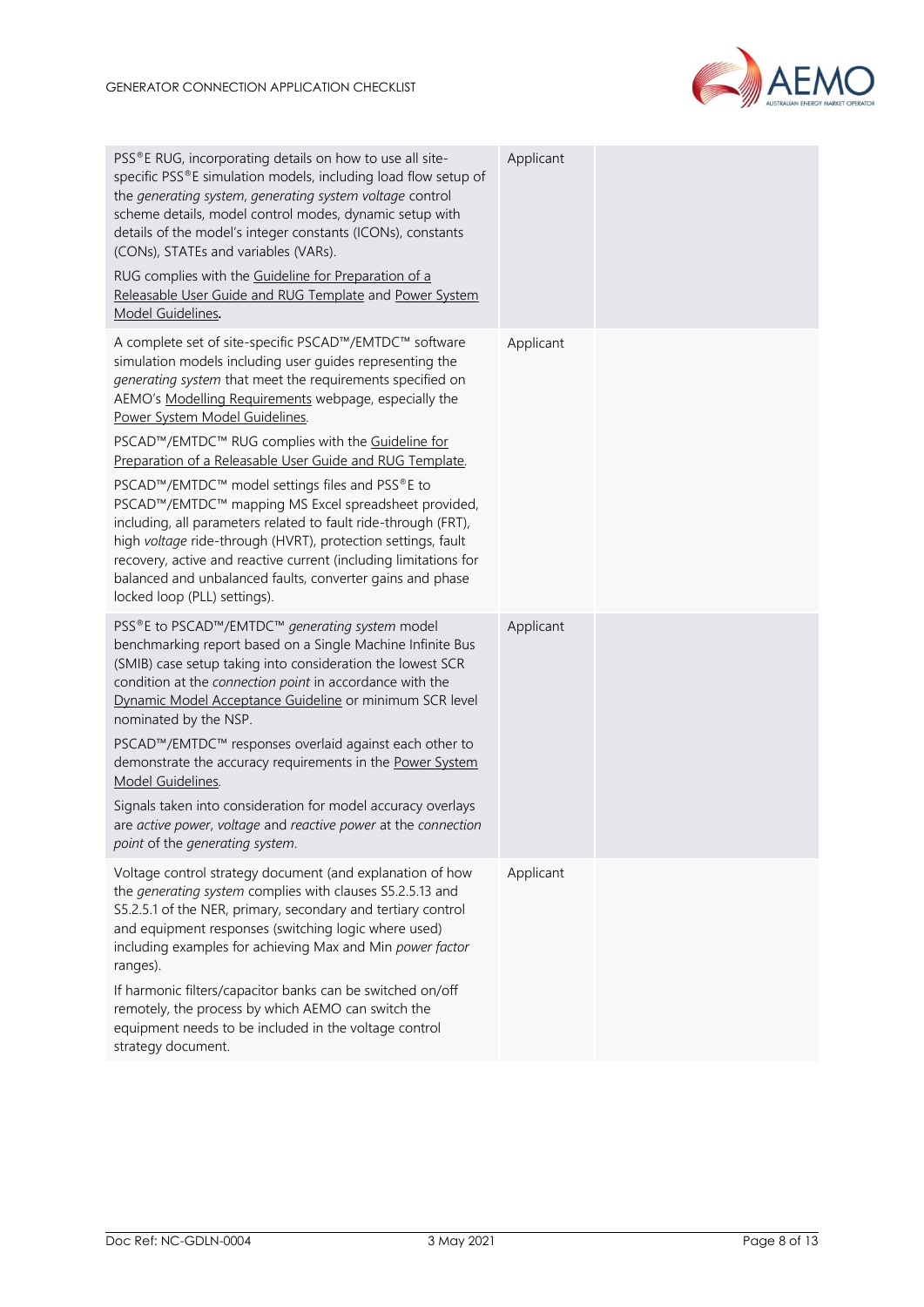

| Single line diagrams (SLD) of the proposed:<br>• Connection arrangement and generating system clearly<br>showing the connection point, including primary electrical<br>SLD for all collector circuits showing switching arrangements<br>for each generating unit.<br>• Revenue meters and power quality meters (complete to the<br>extent details are available).<br>• Auxiliary supply arrangement.                                                                                                                                                                                                                                                    | Applicant |  |
|---------------------------------------------------------------------------------------------------------------------------------------------------------------------------------------------------------------------------------------------------------------------------------------------------------------------------------------------------------------------------------------------------------------------------------------------------------------------------------------------------------------------------------------------------------------------------------------------------------------------------------------------------------|-----------|--|
| Power System Design and Setting Data Sheets, including all<br>referenced documents within each data sheet (See Schedule<br>5.5 of the NER).<br>Note: Inapplicable data sheets should be greyed out and not<br>removed from the document prior to AEMO's review and<br>acceptance as "not applicable".                                                                                                                                                                                                                                                                                                                                                   | Applicant |  |
| Generating system's continuous (and if any short term) reactive<br>capability (PQ) curve, taking into account any dependency of<br>temperature, voltage etc.<br>Capability curve points in MS Excel.                                                                                                                                                                                                                                                                                                                                                                                                                                                    | Applicant |  |
| Protection and control scheme details, including those<br>required to be modelled to assess the impact of the proposed<br>generating system (complete to the extent details are<br>available).                                                                                                                                                                                                                                                                                                                                                                                                                                                          | Applicant |  |
| A set of functional and control block diagrams, including all<br>functions between feedback signals and generating system<br>output.<br>The parameters of each functional block, including all settings,<br>gains, time constants, delays, deadbands and limits, should be<br>represented in standard Laplace block diagram.<br>The characteristics of non-linear elements.<br>The model functional block diagram illustrates all derivative<br>states, including derivative state variable names consistent<br>with the block diagrams and the model settings/parameters.<br>The block diagrams must comply with the Power System<br>Model Guidelines. | Applicant |  |
| Additional information requested by the NSP in its response to<br>the Applicant's connection enquiry.                                                                                                                                                                                                                                                                                                                                                                                                                                                                                                                                                   | Applicant |  |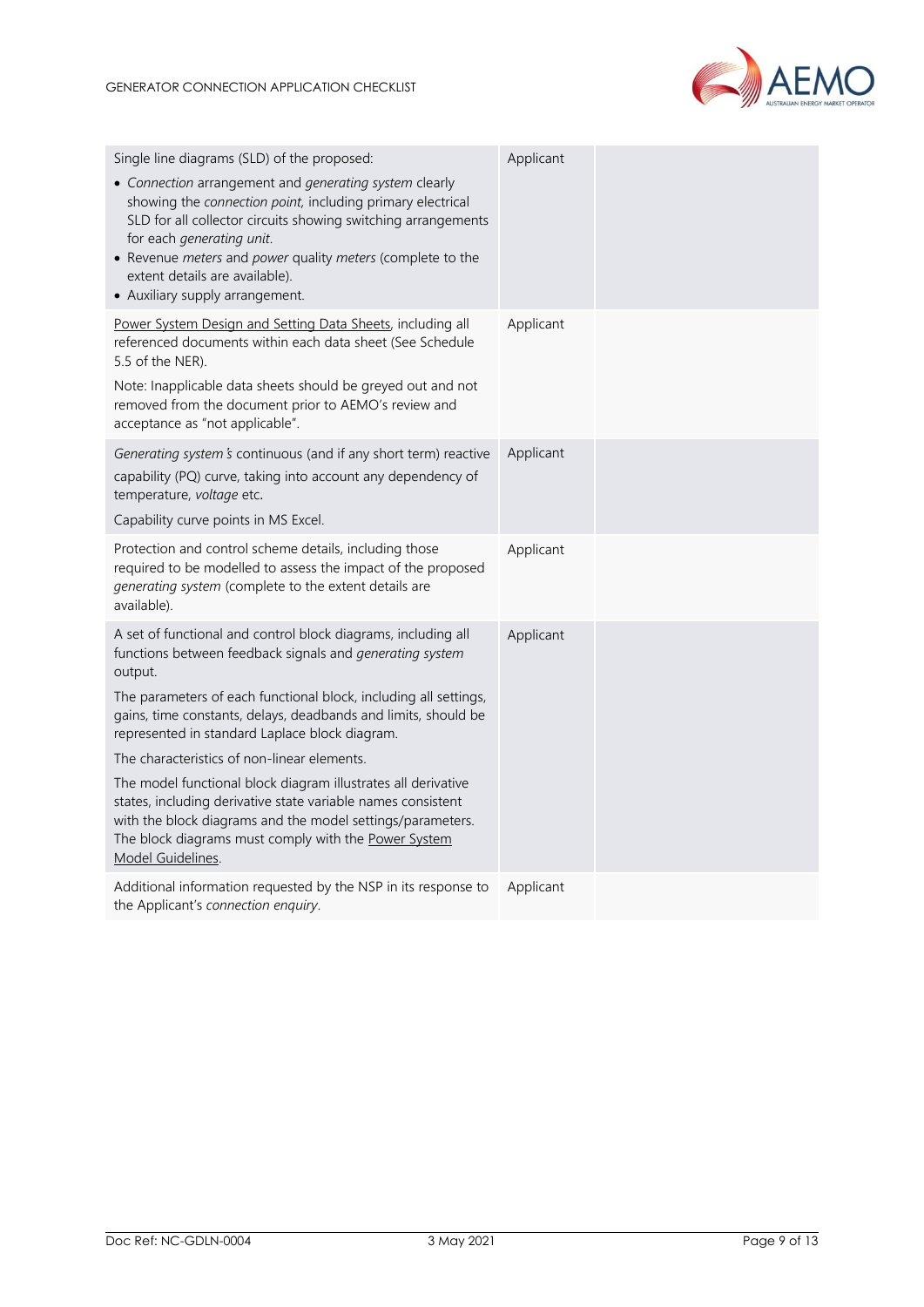

## <span id="page-9-0"></span>**APPENDIX B. INFORMATION CONSISTENCY AND QUALITY CHECK**

| Requirement                                                                                                                                                                                                                                                                                                                                                                                                                                                                                                                                                                                                                                                                                                        | Provided by | Comment / file name / reference |
|--------------------------------------------------------------------------------------------------------------------------------------------------------------------------------------------------------------------------------------------------------------------------------------------------------------------------------------------------------------------------------------------------------------------------------------------------------------------------------------------------------------------------------------------------------------------------------------------------------------------------------------------------------------------------------------------------------------------|-------------|---------------------------------|
| PSS®E and PSCAD™/EMTDC™ models are consistent in the<br>physical representation of the generating system.                                                                                                                                                                                                                                                                                                                                                                                                                                                                                                                                                                                                          | Applicant   |                                 |
| Details of model aggregation methodology for PSSE and<br>PSCAD™/EMTDC™ models in relevant RUGs, if applicable.                                                                                                                                                                                                                                                                                                                                                                                                                                                                                                                                                                                                     | Applicant   |                                 |
| PSS®E and PSCAD™/EMTDC™ models comply with the<br>Power System Design and Setting Data Sheets and the<br>representation in the connection studies report(s).                                                                                                                                                                                                                                                                                                                                                                                                                                                                                                                                                       | Applicant   |                                 |
| PSS®E and PSCAD™/EMTDC™ models - a map of<br>parameters is provided including conversion process, where<br>applicable, consistent with the following items:                                                                                                                                                                                                                                                                                                                                                                                                                                                                                                                                                        | Applicant   |                                 |
| • Protection systems - over-voltage, over-frequency, under-<br>voltage and under-frequency settings.<br>• Any limitations or protection systems that would otherwise<br>limit accuracy of one of the models, e.g. multiple low<br>voltage ride-through (LVRT) capability and protection<br>settings for overspeed or oscillatory protection.<br>• Disturbance ride-through logic and performance is<br>consistent for the application of balanced disturbances,<br>where models are consistent during and after the applied<br>disturbance, e.g. look-up tables, gains for active-reactive<br>current injections, activation and deactivation thresholds<br>(depending on the control logic) for LVRT or HVRT etc. |             |                                 |
| SLDs align with the model representation of the generating<br>system.                                                                                                                                                                                                                                                                                                                                                                                                                                                                                                                                                                                                                                              | Applicant   |                                 |
| Protection settings report does not overrule any other<br>requirement in the GPS (i.e. quality check to ensure that<br>protection settings design (complete to the extent details are<br>available) does not impede any GPS or stated capability).                                                                                                                                                                                                                                                                                                                                                                                                                                                                 | Applicant   |                                 |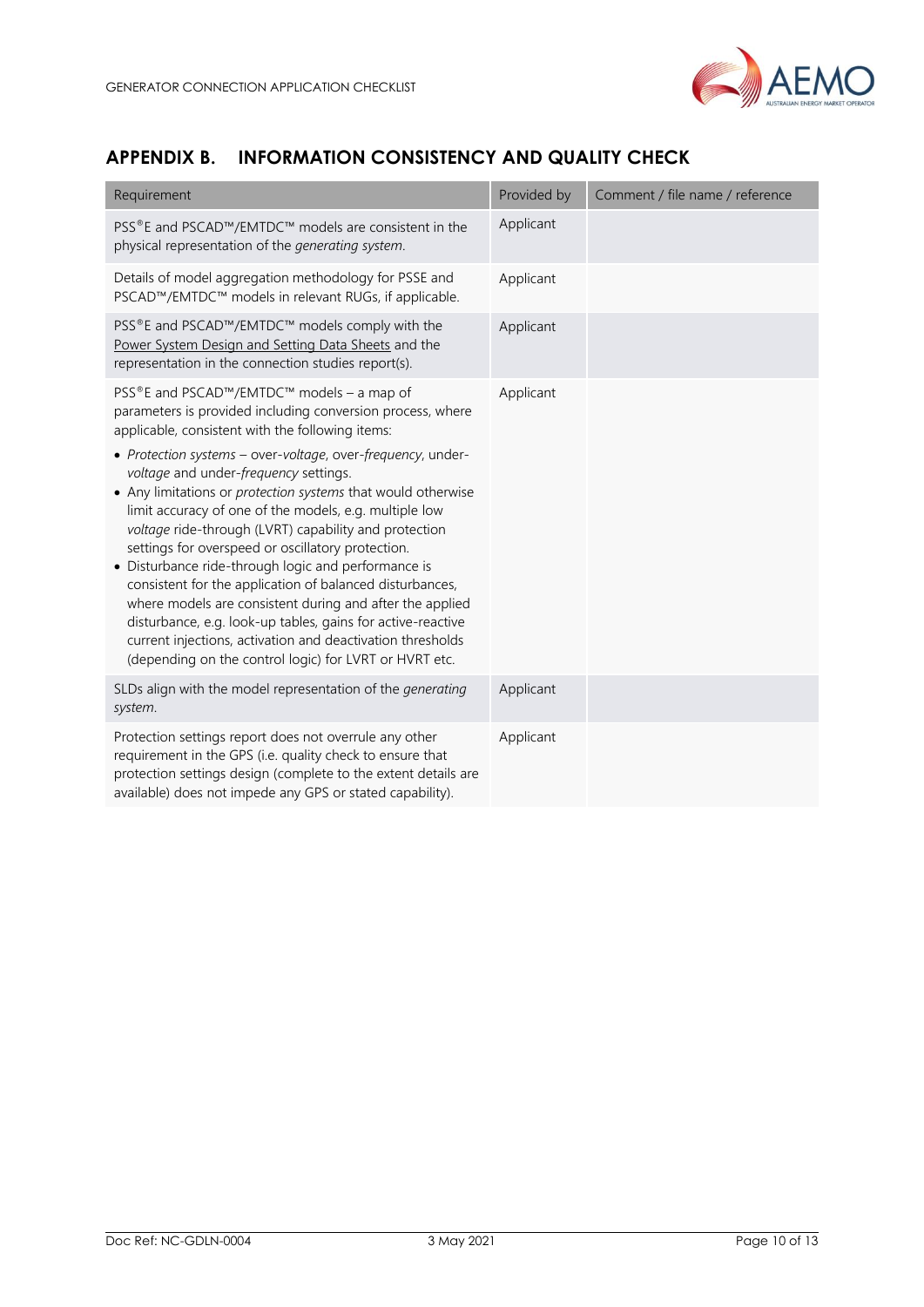

## <span id="page-10-0"></span>**APPENDIX C. INITIAL MODEL CHECK**

| Requirement                                                                                                                                                                                                                                                                                                                                                                                                                                                                                                                                                                                                                                                                                                                                                                                                                                                                                                                                                                                                                                                                                                                                                                                                          | Provided by | Comment / file name / reference |
|----------------------------------------------------------------------------------------------------------------------------------------------------------------------------------------------------------------------------------------------------------------------------------------------------------------------------------------------------------------------------------------------------------------------------------------------------------------------------------------------------------------------------------------------------------------------------------------------------------------------------------------------------------------------------------------------------------------------------------------------------------------------------------------------------------------------------------------------------------------------------------------------------------------------------------------------------------------------------------------------------------------------------------------------------------------------------------------------------------------------------------------------------------------------------------------------------------------------|-------------|---------------------------------|
| PSS®E model and model version complies with the<br>requirements specified on AEMO's Modelling Requirements<br>webpage, especially the Power System Model Guidelines.<br>When the PSS®E model is executed with the PSS®E software<br>version used by AEMO, the model:<br>• Does not result in unstable initialisation or initialisation that<br>requires settling.<br>• Does not result in initialisation or run-time errors, including<br>non-convergence or suspect state errors.<br>• Is dynamically stable for all possible ranges of SCR and X/R<br>ratio where the generating system would be in operation.<br>• Allows active power, voltage, power factor, and reactive<br>power reference changes to be performed.                                                                                                                                                                                                                                                                                                                                                                                                                                                                                           | Applicant   |                                 |
| PSCAD™/EMTDC™ model and model version complies with<br>the requirements specified on AEMO's Modelling<br>Requirements webpage, especially the Power System Model<br>Guidelines.<br>When the PSCAD™/EMTDC™ model is executed, it:<br>• Is dynamically stable for all possible ranges of SCR and X/R<br>ratio, up to SCR of 3 or the lowest SCR determined<br>following a PIA, whichever is smaller, where the generating<br>system would be in operation, and the model presented in<br>the SMIB case is representative of the lowest SCR for the<br>generating system.<br>• Initialises and remains stable at rated output and prior to<br>application of any disturbance.<br>• Runs through a balanced fault application in the SMIB case<br>and achieves stable operating condition upon removal of<br>the fault/disturbance.<br>• Runs through an unbalanced single phase and phase-to-<br>phase-to-ground disturbance application in the SMIB case<br>and achieves stable operation upon removal of the<br>disturbance.<br>• Complies with all requirements for continuous<br>uninterrupted operation.<br>• Allows active power, voltage, power factor, and reactive<br>power reference changes to be performed. | Applicant   |                                 |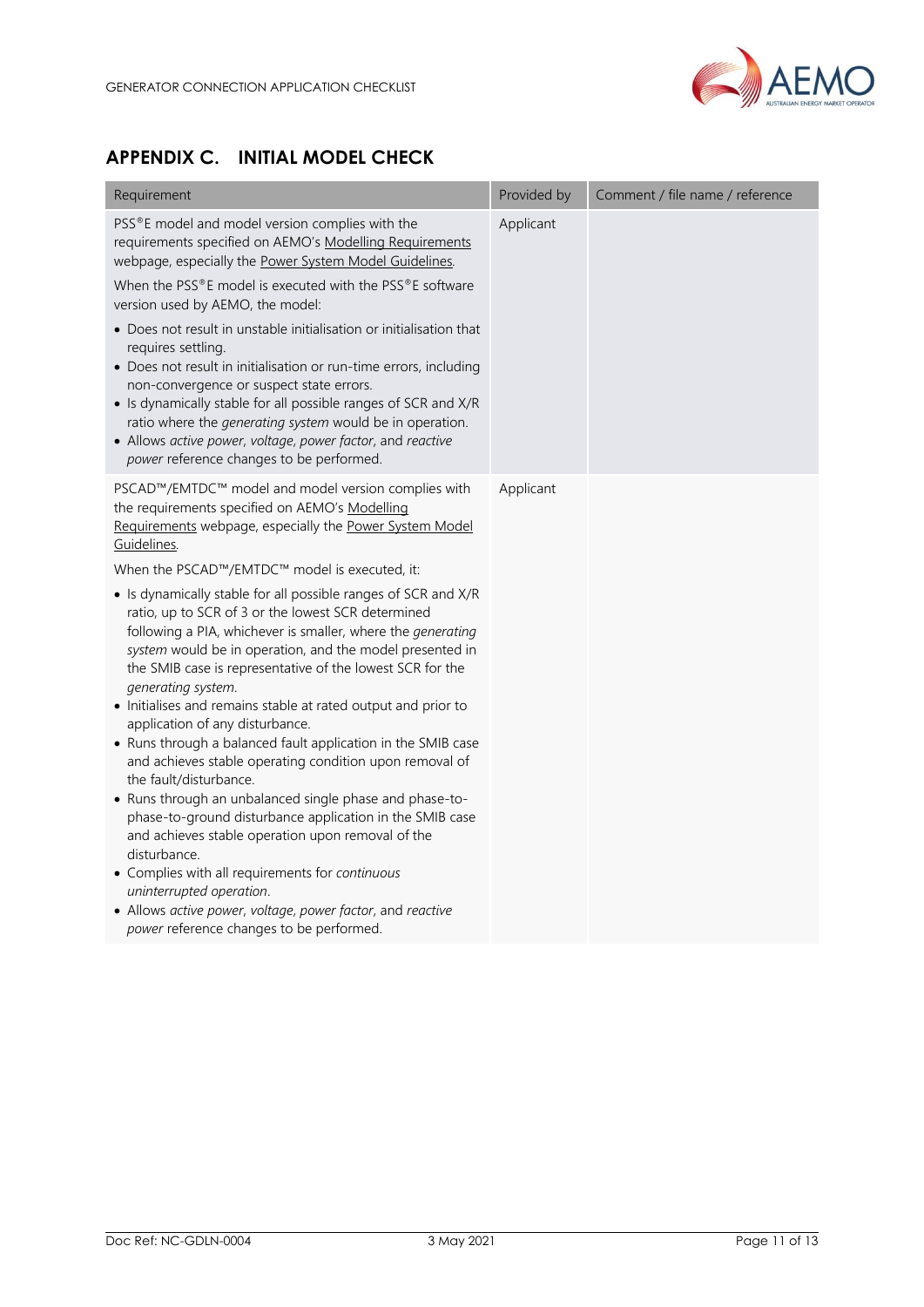

## <span id="page-11-0"></span>**APPENDIX D. PSCAD STUDY GUIDANCE CHECKLIST**

| <b>NER Requirement</b>                                                                                                                                                                                                                                                                                                                                            | Provided by | Comment / file name / reference |
|-------------------------------------------------------------------------------------------------------------------------------------------------------------------------------------------------------------------------------------------------------------------------------------------------------------------------------------------------------------------|-------------|---------------------------------|
| Clause S5.2.5.3 - to test the boundaries of frequency<br>limitations and rate of change of frequency (df/dt) capability,<br>including <i>frequency</i> protection operation.<br>Playback of frequency change performed and compared<br>overlay of PSS®E and PSCAD™/EMTDC™ responses against<br>the accuracy requirements in the Power System Model<br>Guidelines. | Applicant   |                                 |
| Clause S5.2.5.4 - to test the boundaries of the voltages,<br>including voltage protection operation.                                                                                                                                                                                                                                                              | Applicant   |                                 |
| Playback of over-voltage curve defined in Figure S5.1a.1 and<br>overlay comparison of PSS®E and PSCAD™/EMTDC™<br>responses against the accuracy requirements in the Power<br>System Model Guidelines.                                                                                                                                                             |             |                                 |
| Playback of under-voltage profile in clause S5.2.5.4 and<br>overlay comparison of PSS®E and PSCAD™/EMTDC™<br>responses against the accuracy requirements in the Power<br>System Model Guidelines.                                                                                                                                                                 |             |                                 |
| Clause S5.2.5.5 - to include balanced and unbalanced faults<br>at various fault locations.                                                                                                                                                                                                                                                                        | Applicant   |                                 |
| In particular, performance during a fault (such as reactive<br>power injection capability) and post-fault recovery (active<br>power recovery and voltage recovery) have been<br>investigated.                                                                                                                                                                     |             |                                 |
| Studies have been conducted in the network equivalent case<br>as discussed with the NSP and AEMO.                                                                                                                                                                                                                                                                 |             |                                 |
| Applicable fault locations and inclusion of any runback and<br>trip schemes have been considered and presented.                                                                                                                                                                                                                                                   |             |                                 |
| For balanced system events, PSS®E and PSCAD™/EMTDC™<br>responses are overlaid against the accuracy requirements in<br>the Power System Model Guidelines. As a minimum, one<br>close and one remote balanced event has been considered.                                                                                                                            |             |                                 |
| Clause S5.2.5.8 - Studies to demonstrate capability to reduce<br>power by half within 3 seconds on occurrence of frequency<br>excursion (emulated via <i>frequency</i> playback).                                                                                                                                                                                 | Applicant   |                                 |
| Applicable fault locations and inclusion of any runback and<br>trip schemes have been considered and presented.                                                                                                                                                                                                                                                   |             |                                 |
| Clause S5.2.5.11 - Studies to include injection of frequency<br>disturbances to the generating system that could be studied<br>in a SMIB case.                                                                                                                                                                                                                    | Applicant   |                                 |
| Clause S5.2.5.12 - Studies as applicable.                                                                                                                                                                                                                                                                                                                         | NSP?        |                                 |
| Fault locations and inclusion of any runback and trip<br>schemes, where applicable, have been considered and<br>presented.                                                                                                                                                                                                                                        |             |                                 |